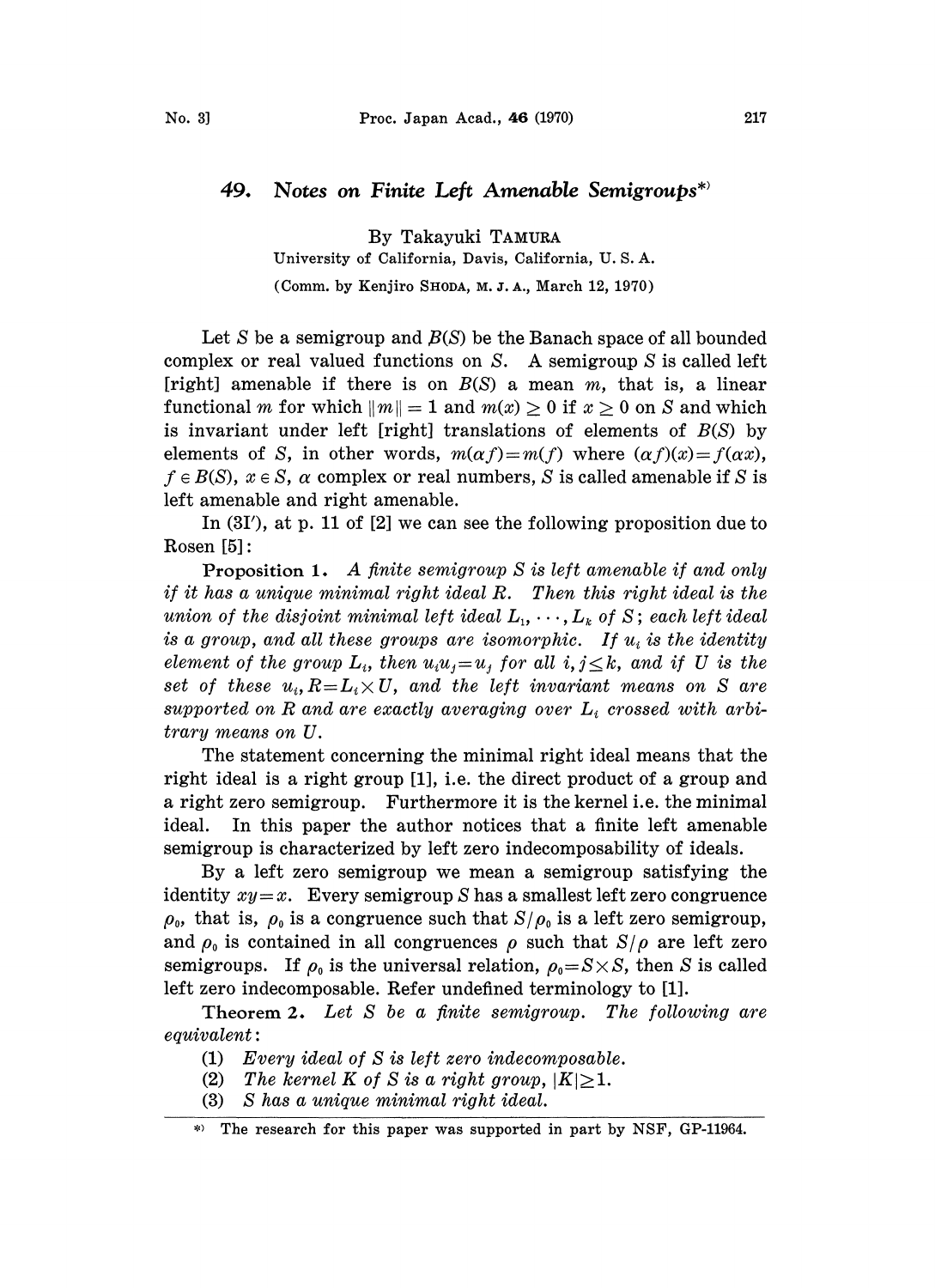To prove the theorem, we need a lemma. Let  $D$  be a completely simple semigroup and let  $D=\mathcal{M}(G; \Lambda, I;P)$  be its Rees regular matrix representation, G a group, P a sandwich  $(I, \Delta)$ -matrix over G. In other words

 $D = \{(x; \lambda, \mu)$ ;  $x \in G, \lambda \in \Lambda, \mu \in I\}$ 

and the operation is defined by

 $(x; \lambda, \mu)(y; \xi, \eta) = (x p_{\mu\xi} y; \lambda, \eta)$ 

where  $p_{\mu \xi}$  is the  $(\mu, \xi)$ -element of P.

Lemma 3. Let  $f$  be a transformation of a set  $I$  i.e. a map of  $I$ into I. Let g be a map of I into a group G. Let  $S = \mathcal{M}(G; \Lambda, I; P)$ . For a pair  $(g, f)$ , a transformation  $\varphi_{g,f}$  of S is defined as follows:

$$
(x\,;\,\lambda,\mu)\varphi_{g,f}=(x\cdot(\mu g)\,;\,\lambda,\mu f).
$$

Then  $\varphi_{q,f}$  is a right translation of S. Every right translation is determined by g and f in this manner.

**Proof.** Let  $\varphi$  be a right translation of S, [1], and let  $(x; \lambda, \mu)\varphi$  $=(x'; \lambda', \mu')$ . Since  $(x; \lambda, \mu)=(p_{\nu\lambda}^{-1}; \lambda, \nu)(x; \lambda, \mu)$ , applying  $\varphi$  to the both sides, we have  $\lambda' = \lambda$ . Next we will prove that  $\mu'$  is independent of x and  $\lambda$ ; and x' is independent of  $\lambda$ .

Let

$$
(x; \lambda_1, \mu)\varphi = (x'; \lambda_1, \mu'),
$$
  

$$
(x; \lambda_2, \mu)\varphi = (x''; \lambda_2, \mu'').
$$

Applying  $\varphi$  to

$$
(x; \lambda_1, \mu) = (p_{\eta\lambda_2}^{-1}; \lambda_1, \eta)(x; \lambda_2, \mu),
$$

we have

$$
(x'; \lambda_1, \mu') = (x''; \lambda_1, \mu'')
$$

hence

$$
x'=x'',\,\mu'=\mu''.
$$

Thus we see that  $\varphi$  induces a transformation of I,  $\mu \to \mu'$ , denoted by f and the map  $x \rightarrow x'$ , is independent of  $\lambda$ . Let  $\bar{g}$  denote the maps  $x \rightarrow x'$ . Applying  $\varphi$  to  $(x; \lambda, \mu)(y; \lambda, \mu)$ , we have  $(xp_{\mu\lambda}y)\bar{g} = xp_{\mu\lambda}(y\bar{g})$ . Let  $z = xp_{\mu\nu}$ . Then  $(zy)\bar{g} = z(y\bar{g})$  for all  $z, y \in G$ . However, we know a right translation of a group is inner, that is, there is an element  $a$  of G such that  $x\bar{g} = xa$  in which a depends on  $\mu$ . We denote it by  $a = \mu\bar{g}$ . The proof of the converse is routine.

Similarly we can prove:

Lemma 3'. For a pair of a transformation  $f$  of a set  $\Delta$  and a map g of  $\Delta$  into G, a left translation  $\psi_{g,f}$  of S is given by

$$
(x; \lambda, \mu)\psi_{g,f} = (\lambda g \cdot x; \lambda g, \mu).
$$

Proof of Theorem 2.

 $(1) \rightarrow (2)$ . Since S is finite S has a kernel K which is finite simple, hence completely simple. Let  $K = \mathcal{M}(G; \Lambda, I; P)$ . Define a relation  $\rho$ on  $K$  by

 $(x; \alpha, \beta)\rho(y; \gamma, \delta)$  iff  $\alpha = \gamma$ .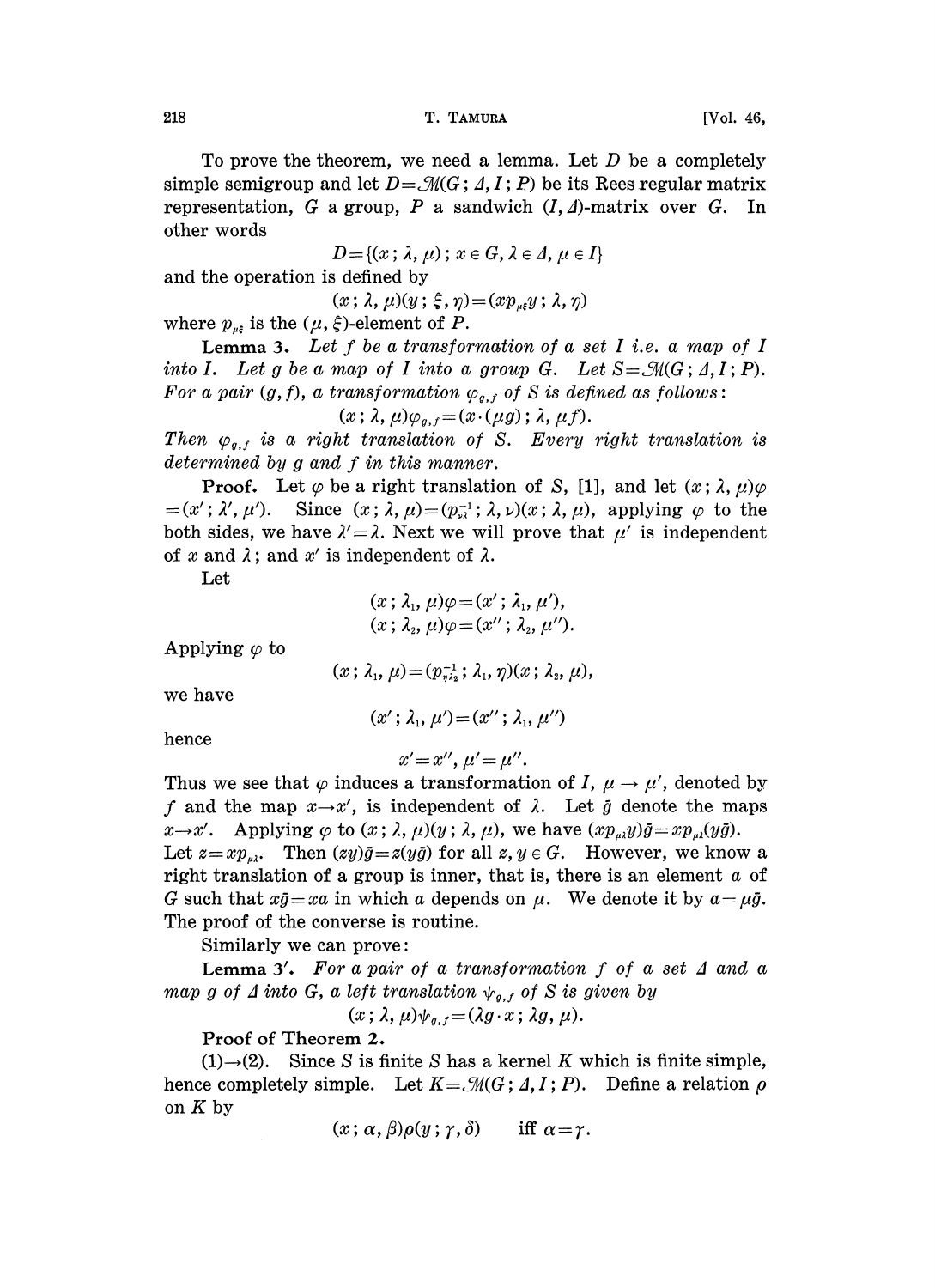$\rightarrow (xp_{u1}, \mu).$  $(2) \rightarrow (3)$ . Let K be the kernel of S and assume that K is a right group. Let I be a minimal right ideal of S. Let  $a \in I$ ,  $b \in K$ . Then  $ab \in K$ , and

$$
K = abK \subseteq aS \subseteq I.
$$

By minimality of I, we have  $I=K$ . This shows that a minimal right ideal of S is unique.

 $(3) \rightarrow (1)$ . Let  $K = \mathcal{M}(G; \Lambda, I; P)$  be the kernel of S. Suppose  $|A|>1$ . Let  $\lambda_1, \lambda_2 \in \Lambda$ ,  $\lambda_1 \neq \lambda_2$ . Let  $(x; \lambda_1, \mu_1), (y; \lambda_2, \mu_2) \in K$ . Recalling that ideal extensions of  $K$  are given by translations of  $K$  and using Lemma 3, we have

$$
(x; \lambda_1, \mu_1)S \cap (y; \lambda_2, \mu_2)S = \emptyset, \lambda_1 \neq \lambda_2.
$$

This is a contradiction to the assumption because the two right ideals would have to contain the unique minimal right ideal in their intersection. As shown in the proof of  $(1) \rightarrow (2)$ , K is a right group. Let I be an arbitrary ideal of S.  $K \subseteq I \subseteq S$ . I is the ideal extension of K by Z where Z is a semigroup with zero, that is,  $I/K = Z$ . We will prove here that I is left zero indecomposable. Let  $\rho$  be a left zero congruence on I. Let a, b be arbitrary elements of I and  $c \in K$ . Let e be a left identity element of K. Then since  $\rho$  satisfies  $xy \rho x$  for all  $x, y \in I$ , we have

 $a \rho a c \rho e a c \rho e \rho e b c \rho b c \rho b.$ 

Thus  $\rho$  is the universal relation i.e.  $I \times I$ , that is, I is left zero indecomposable.

Remark. The condition (1) is also equivalent to

 $(1')$  The kernel of S is left zero indecomposable.

If finiteness is not assumed, (1) is not equivalent to left amenability. For example a free group on two generators is not amenable. (See  $[2]$ .) (1) cannot be replaced by the following:

(1") S is left zero indecomposable.

For example let  $S = \{a, b, c, d\}$  be a semigroup defined by

$$
xy=x
$$
 for  $x=a$  or b and for all  $y \in S$ .  
  $cy=y$  for all  $y \in S$   
  $da=b$ ;  $db=a$ ,  $dc=d$ ,  $d^2=c$ .

S is left zero indecomposable but the kernel  $\{a, b\}$  is a left zero semigroup.

Combining Theorem 2 with its dual case we have

**Theorem 3.** Let S be a finite semigroup. The following are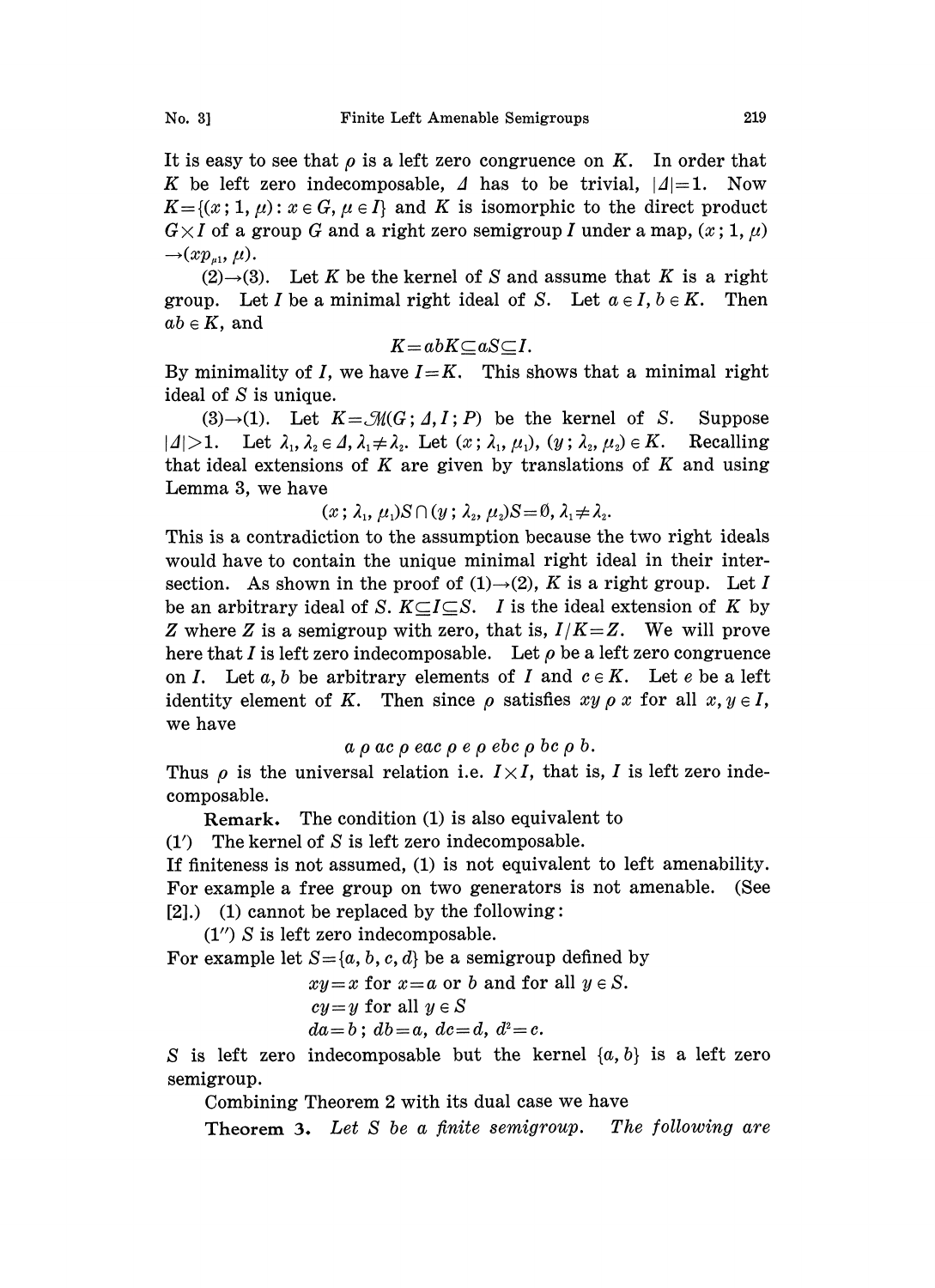$equivalent:$ 

(4) Every ideal of S is rectangular band indecomposable.

(5) The kernel K of S is a group,  $|K|\geq 1$ .

(6) S has a unique minimal right ideal and a unique minimal left ideal.

We have proved that a finite left amenable semigroup S is the ideal extension of a finite right group  $K$  by a finite semigroup  $W$  with zero. Since  $K$  is weakly reductive, the method of Theorem 4.20 or Theorem 4.21 in [1] can be applied to the construction of S i.e. the ideal extension of K by W. Though we will not describe the ideal extension here, we would like to notice something about the translation semigroup and the translational hull of K.

Let  $K = G \times R$ , G a group, R a right zero semigroup. Let  $\Phi$  be the semigroup of all ordered pairs  $((g, f))$  of  $g: R \rightarrow G$  and  $f: R \rightarrow G$ . The operation in  $\Phi$  is defined by

$$
((g_1, f_1)) \cdot ((g_2, f_2)) = ((g_1 * f_1 g_2, f_1 f_2))
$$

where

$$
(\alpha)(g_1 * f_1 g_2) = (\alpha g_1)(\alpha f_1 g_2), \qquad (\alpha)(f_1 g_2) = (\alpha f_1)g_2
$$
  

$$
(\alpha)(f_1 f_2) = (\alpha f_1)f_2, \qquad \alpha \in R.
$$

By Lemma 3 we see that  $\Phi$  is isomorphic to the semigroup of all right translations of K. The semigroup of all left translations  $\psi_a$  of K is isomorphic to  $G: \psi_a \rightarrow a$ ,  $a \in G$ . It can be proved that  $\varphi_{g,f}$  is linked with  $\psi_a$  if and only if g is a zero map, i.e.  $\alpha g = a$  for all  $\alpha \in R$ ; therefore the translational hull  $\mathcal A$  of K is isomorphic to the direct product of G and the full transformation semigroup  $\mathcal{F}_R$  over the set R.

 $\mathcal{H} \cong G \times \mathcal{F}_R = \{(a, f) : a \in G, f \in \mathcal{F}_R\}.$ <br>
f  $\mathcal{H}$  i.e. the subsemigroup of  $\mathcal{H}$  which to  $G \times \overline{R}$ ,  $\overline{R}$  is the semigroup of The inner part of  $\mathcal A$  i.e. the subsemigroup of  $\mathcal A$  which is identified with K is isomorphic to  $G \times \bar{R}$ ,  $\bar{R}$  is the semigroup of all zero maps of R into R.

Recently Melven Krom and Myren Krom have obtained in [4] a necessary and sufficient condition for a semigroup to be left amenable in terms of subsets of the semigroup. As its consequence they have had

Theorem 4. A finite semigroup S is left amenable if and only if there is <sup>a</sup> nonempty subset Q of S such that

$$
\cap \{aQ\colon a\in S\}\!=\!Q
$$

Consequently the existence of such a  $Q$  is equivalent to one of  $(1)$ ,  $(2)$ and (3) of Theorem 2.

Remark to Theorem 2. This paper has not been explicitly concerned with the "left [right] amenability". In Theorem 2, however, if we put the condition:

(0) S is left amenable.